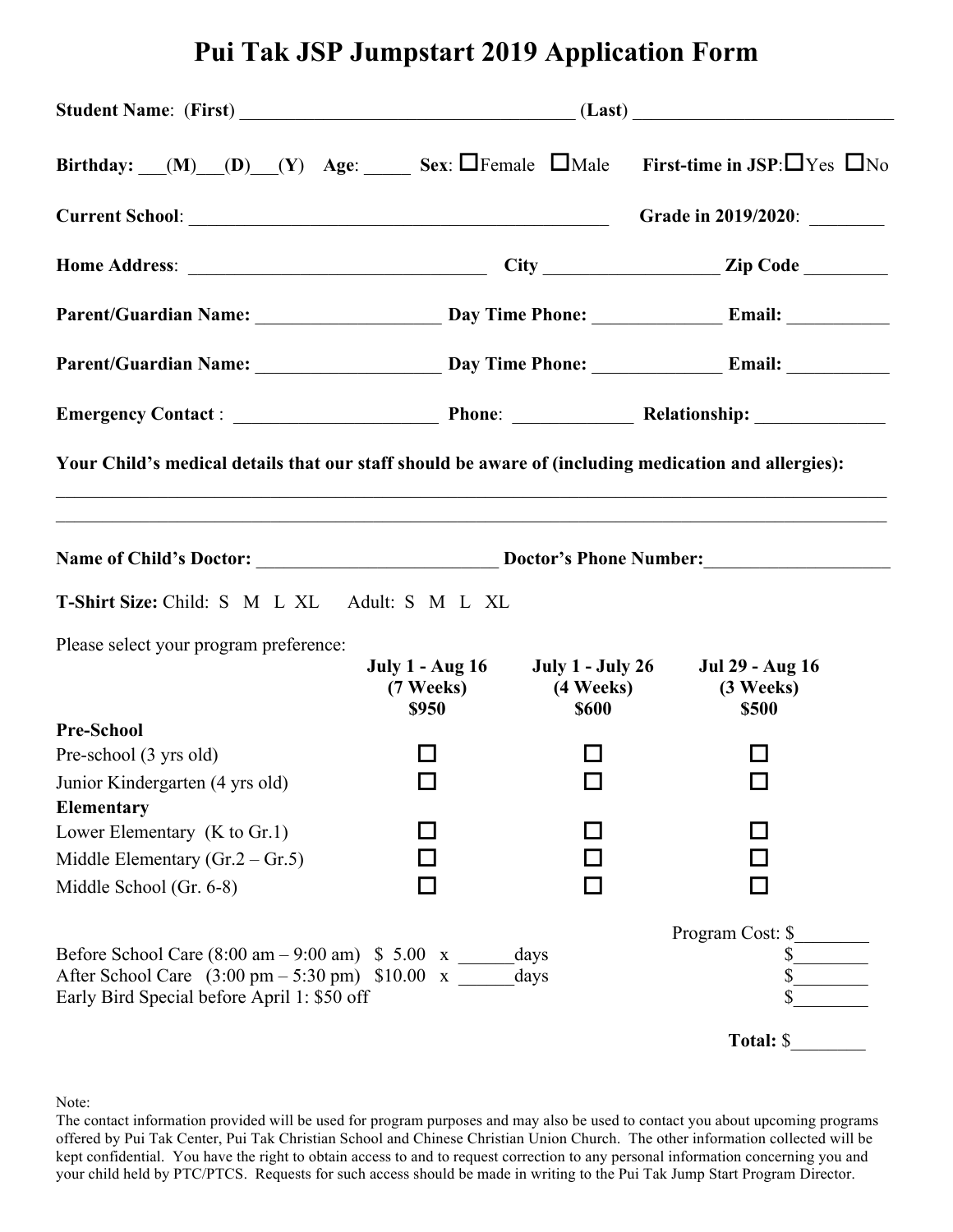# **PERMISSION & EMERGENCY RELEASE**

As parent/legal guardian of  $\Box$  ("Participant"), I give permission for my child to attend the Pui Tak JSP 2019 and to participate in Pui Tak JSP 2019's off-site field trips ("Activity").

In enrolling my child in the Pui Tak JSP 2019, I agree that my child will abide by the program's rules and regulations. I give permission for Pui Tak Center/Pui Tak Christian School to take photos of my child for Pui Tak Center, Pui Tak Christian School and program-related publicity.

I acknowledge that participation in the activity described above involves risk to the Participant, and may result in various types of injury including, but not limited to, the following: sickness, bodily injury, death, emotional injury, personal injury, property damage and financial damage.

In consideration for the opportunity to participate in the activity described above (the "Activity"), the parent/guardian acknowledges and accepts the risks of injury associated with participation in and transportation to and from the Activity. The parent/guardian accepts personal financial responsibility for any injury or other loss sustained during the Activity or during transportation to and from the activity, as well as for any medical treatment rendered to the Participant that is authorized by **Pui Tak Center** and **Pui Tak Christian School** or its agents, employees, volunteers, or any other representatives (collectively referred to hereinafter as the "Activity") Sponsor"). Further, the parent/guardian releases and promises to indemnify, defend, and hold harmless the Activity Sponsor for any injury arising directly or indirectly out of the described Activity or transportation to and from the Activity, whether such injury arises out of the negligence of the Activity Sponsor, the Participant, or otherwise.

I understand that all reasonable safety precautions will be taken at all times by **Pui Tak Center** and its agents during events and activities. I authorize any medical treatment by an accredited hospital and/or physician deemed necessary for the subject of the release in case of an emergency. I understand the possibility of unforeseen hazards and know the inherent possibility of risk. I agree not to hold **Pui Tak Center** and **Pui Tak Christian School**, its board, employees, and volunteer staff liable for damages, losses, diseases, or injuries incurred by the subject of this release.

Parent/Guardian Name (Please Print) Parent/Guardian's Signature Date

# **Pui Tak JSP 2019 General Information**

 $\_$  , and the contribution of the contribution of the contribution of the contribution of  $\_$  ,  $\_$  ,  $\_$  ,  $\_$  ,  $\_$  ,  $\_$  ,  $\_$  ,  $\_$  ,  $\_$  ,  $\_$  ,  $\_$  ,  $\_$  ,  $\_$  ,  $\_$  ,  $\_$  ,  $\_$  ,  $\_$  ,  $\_$  ,  $\_$  ,  $\_$  ,  $\_$  ,  $\_$  ,

**Program Date:** July 1 – August 16 (7 weeks) **Program Time:** 9:00 am – 3:00 pm

## **Enrollment and Payment Information and Procedures:**

- Enrollment is allocated strictly on a first-come-first served basis.
- Return registration form and payment in person or by mail to: Pui Tak Center, 2216 S Wentworth Ave, Chicago, IL 60616 or Pui Tak Christian School, 2301 S. Wentworth Ave, Chicago, IL. 60616.
- Make check payable to **Pui Tak Center** or **Pui Tak Christian School** and write the participant's name and grade on the check.
- All program fees are non-refundable.
- JSP Jumpstart reserves the right to cancel or re-arrange any program due to low enrollment. If the program is cancelled, the program fee will be refunded by check and can be picked up or sent by mail.

## **Assembly and Dismissal:**

- Students should be dropped off and picked up at 2301 S. Wentworth Avenue.
- Parents and guardians should wait outside the school until dismissal time. Please ensure that you pick up your child promptly at 3:00 p.m.
- After School Care students should be picked up by 5:30 pm. You will be charged \$5.00 for every 15 minutes after 5:30 pm.

## **General:**

- Non-gym marking shoes should be worn to all activities.
- Lunch will be provided every day except for field trip days.
- JSP Jumpstart will not meet on July  $4<sup>th</sup>$  due to the July  $4<sup>th</sup>$  holiday.

## **Contact Information:**

| Pui Tak Center:           | 2216 S. Wentworth Ave, Chicago, IL 60616 Tel: $(312)$ 328-1188 jsp@puitak.org |  |
|---------------------------|-------------------------------------------------------------------------------|--|
| Pui Tak Christian School: | 2301 S. Wentworth Ave, Chicago, IL 60616 Tel: $(312)$ 842-8546 jsp@puitak.org |  |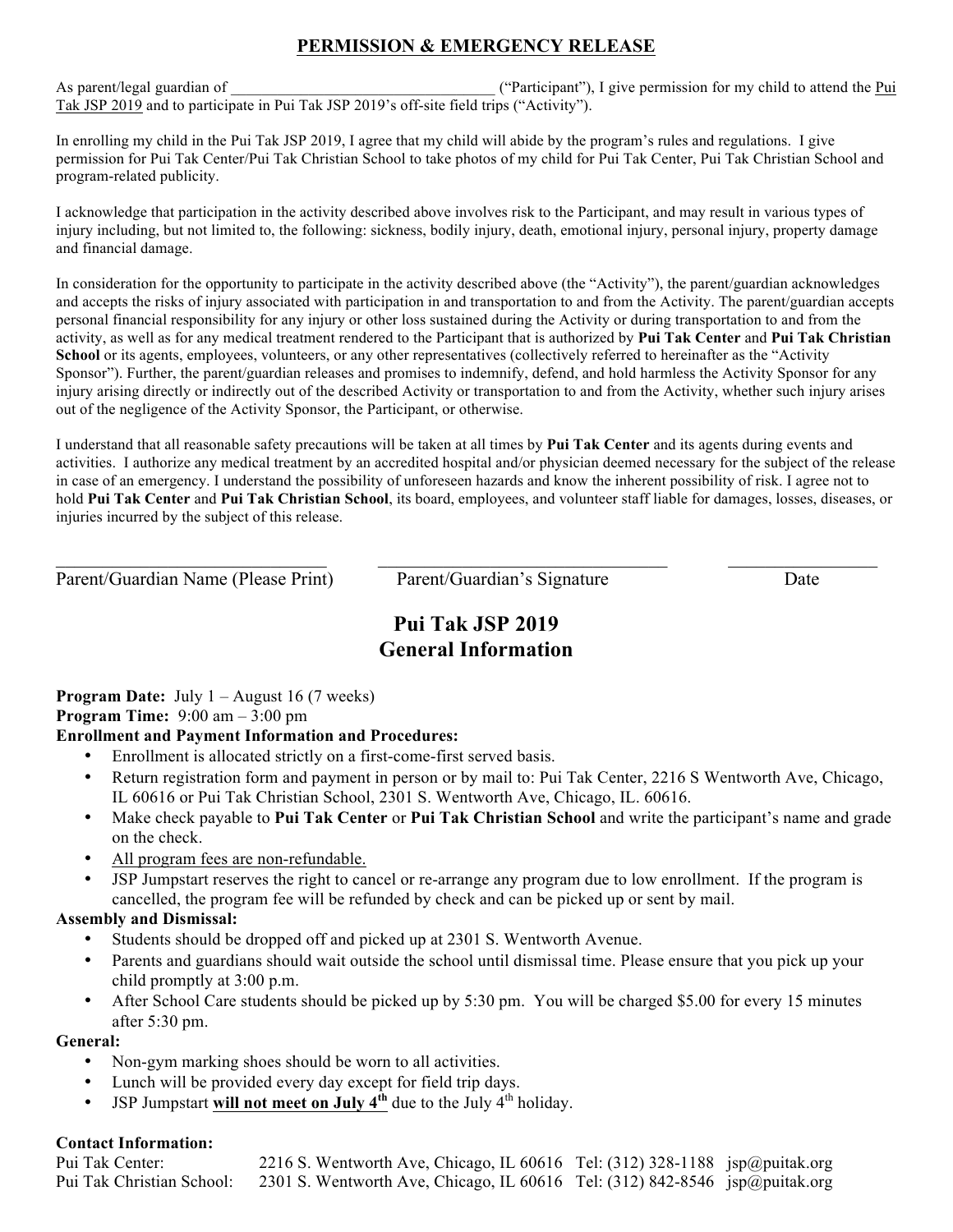# 培德暑期「啟航班」2019報名表

| 學生英文姓名: (名) |  | . <del>HL</del> |
|-------------|--|-----------------|
|             |  |                 |

出生日期: (月) (日) (年) 年齡: | 管別: ロ女 ロ男 曾否參加過 JSP 啟航班:ロ是 口否

| 目前就讀學校名稱:__________________________________ |                                            | 將升讀年級 2019/2020: |  |
|---------------------------------------------|--------------------------------------------|------------------|--|
|                                             | 城市 __________________                      | 郵區號碼 ___________ |  |
|                                             |                                            |                  |  |
|                                             |                                            |                  |  |
| 緊急聯絡人: ______________________               | 電話:<br><u> 1990 - Jan Barbara Barat, p</u> | 與學生的關係:          |  |

您需要本校教職員知道貴子弟的醫療情況(包括藥物)如下:

| 學生醫生姓名:_______________________<br>話: コンピューティックス こうしゃく こうしゃくん こうしゃく こうしゃくん こうしゃくん こうしゃ |                                                            | 醫生電                                    |                                 |
|---------------------------------------------------------------------------------------|------------------------------------------------------------|----------------------------------------|---------------------------------|
| T-Shirt 尺碼: 小童: S M L XL 成人: S M L XL<br>請就下列時間表,選出您的意願:                              | $7/1 - 8/16$<br>(7 星期)<br>\$950                            | $7/1 - 7/26$<br>(4 星期)<br><b>\$600</b> | $7/29 - 8/16$<br>(3星期)<br>\$500 |
| 學前班<br>學前班 (三歲)<br>幼兒班(四歲)<br>小學                                                      |                                                            |                                        |                                 |
| 低班 (幼稚園至一年級)<br>中班 (二年級至五年級)<br>初中(六年級至八年級)                                           |                                                            |                                        | $\Box$                          |
| 課前照顧(上午八時至九時)<br>S<br>課後照顧(下午三時至五時三十分)<br>$\mathbb{S}$                                | $$5.00 \text{ x} \qquad \qquad \Box$<br>$$10.00 \text{ x}$ | $\boxminus$                            | 費用: \$                          |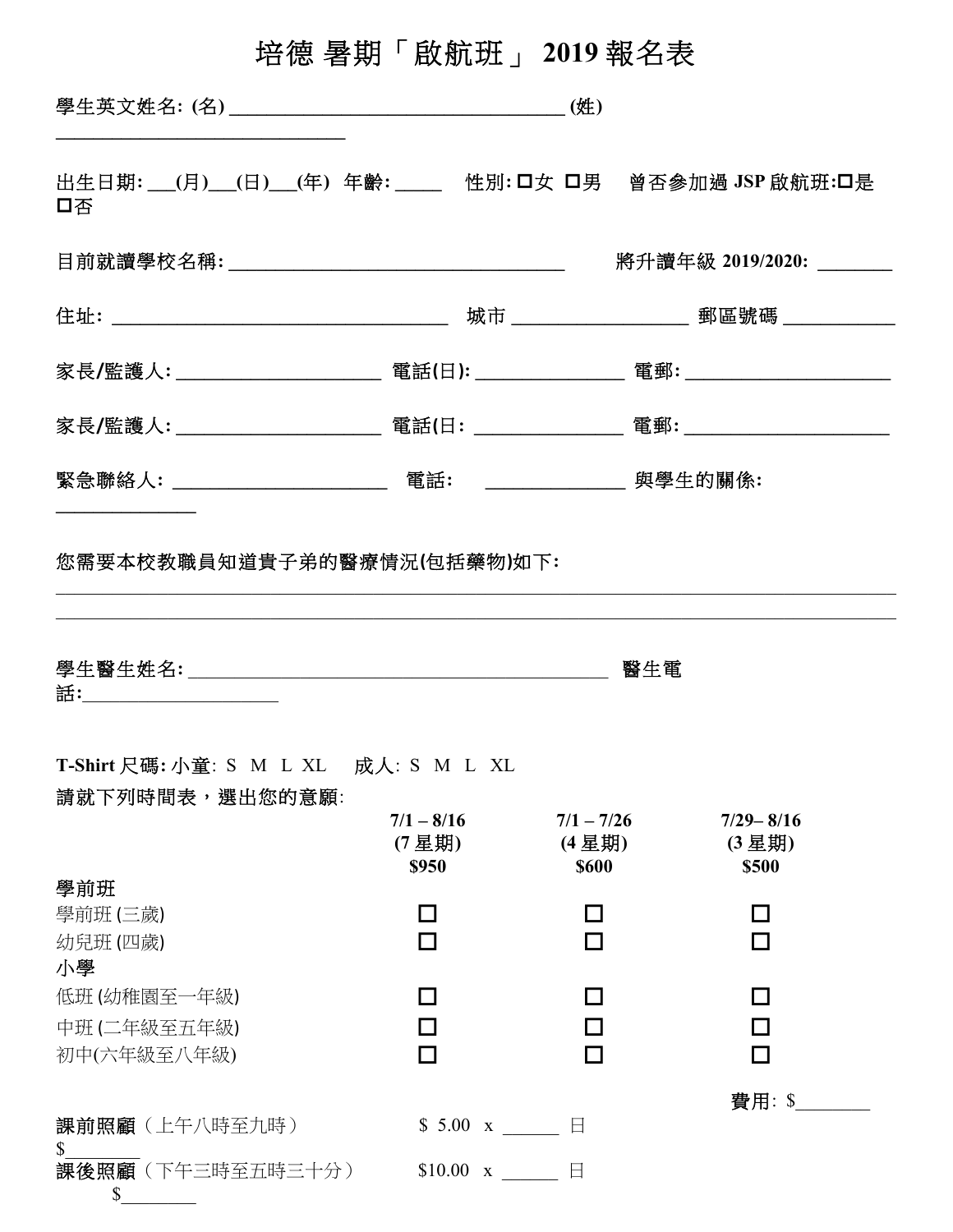四月一日前報名者優惠: **\$50** 折扣  $\mathbb{S}^-$ 

**Total:** \$\_\_\_\_\_\_\_\_

附註:

您所提供的資料將用於課程事宜。亦將用於培德中心、培徳學校及華人基督教聯合會節目推廣活動之用。其他資料絕對保密。 您有權取得和更改關於您或貴子弟保存在培德中心/培德學校的個人資料。就此要求,請以書面形式,通知培德暑期班主任。

## 許可書及緊急授權免責書

本人為 \_\_\_\_\_\_\_\_\_\_\_\_\_\_\_\_\_\_\_\_\_\_("參加者")的家長/監護人,現允許我的孩子參加培德 JSP 2019"活動"

本人同意自己的孩子遵守在培德 2019 暑期「啟航班」的程序規章。亦同意孩子的照片或影像給培德中心/培德學校作任何項 目相關的宣傳之用。

本人確認"參加者"(和"參加者"的家長或監護人,如"參加者"是未成年的話)參與上述活動所涉及的風險並可能導致 各種損傷,包括但不限於以下內容:疾病、身體受傷、死亡,精神傷害、個人傷害、財物損失和經濟損失。

在考慮參與上述"活動"時,"參加者"(或"參加者"的家長或監護人,如果"參加者"是未成年的話)認同並接受在 "活動"裡或"活動"往返交通途中可能遭致的損傷風險。"參加者"(或家長/監護人)接受在"活動"裡或"活動"往 返交通途中, 因任何受傷或其他損失以及"參加者"接受培德中心/培德學校雇員、義工或任何其他代表(下文統稱為"活 動贊助者")給予任何醫療照護而要負的個人財務責任。

本人明白在任何時候,培德中心**/**培德學校及其代理人在賽事和活動裡,將採取一切合理的安全措施。本人授權認可的醫 院和/或醫生在緊急情況下進行必須的醫療照護。本人明白可能發生無法預知的危險並瞭解風險的可能性。基於免責書的聲 明,本人同意不會因損害、損失、疾病或受傷而要求培德中心**/**培德學校各領袖、各雇員及義工負責任。

 $\mathcal{L}_\mathcal{L} = \{ \mathcal{L}_\mathcal{L} = \{ \mathcal{L}_\mathcal{L} = \{ \mathcal{L}_\mathcal{L} = \{ \mathcal{L}_\mathcal{L} = \{ \mathcal{L}_\mathcal{L} = \{ \mathcal{L}_\mathcal{L} = \{ \mathcal{L}_\mathcal{L} = \{ \mathcal{L}_\mathcal{L} = \{ \mathcal{L}_\mathcal{L} = \{ \mathcal{L}_\mathcal{L} = \{ \mathcal{L}_\mathcal{L} = \{ \mathcal{L}_\mathcal{L} = \{ \mathcal{L}_\mathcal{L} = \{ \mathcal{L}_\mathcal{$ 

#### 家長**/**監護人姓名 家長**/**監護人簽名日期

# 培德 **2019** 暑期「啟航班」 一般資訊

課程日期: 7/1 - 8/16 (7 星期)

課程時間**:** 上午 9 時至下午 3 時

#### 報名、付款手續及須知**:**

- 報名是以先到先得為準
- 報名表交回校務處,或寄往, 2216 S Wentworth Ave, Chicago, IL 60616 或 PTCS, 2301 S. Wentworth Ave, Chicago, IL. 60616.
- 支票抬頭寫上 'Pui Tak Center' ' Pui Tak Christian School', 並在支票備註欄寫上該學生的姓名和 班級
- 課程費用恕不退還
- 暑期「啟航班」有權取消任何課程。如果課程被取消,該課程的學費將以支票形式寄回退款

## 集合及解散**:**

- 學生於 2301 S. Went worth Avenue 上課及接回
- 家長和監護人必須在活動地點外面等候。請於下午三時接回貴子弟
- 如果您已為貴子弟報名參加課後照顧服務,請於下午五時半接回貴子弟。過時的照顧費用為每十 五分鐘五元

#### 一般事項**:**

- 所有活動,學生必須穿上適當的室內運動鞋。不得攜帶食物或飲品進入室內體育館
- 包含午餐 ( 校外實地考察日除外)
- 因慶祝七月四日國慶日,暑期班於七月四日放假